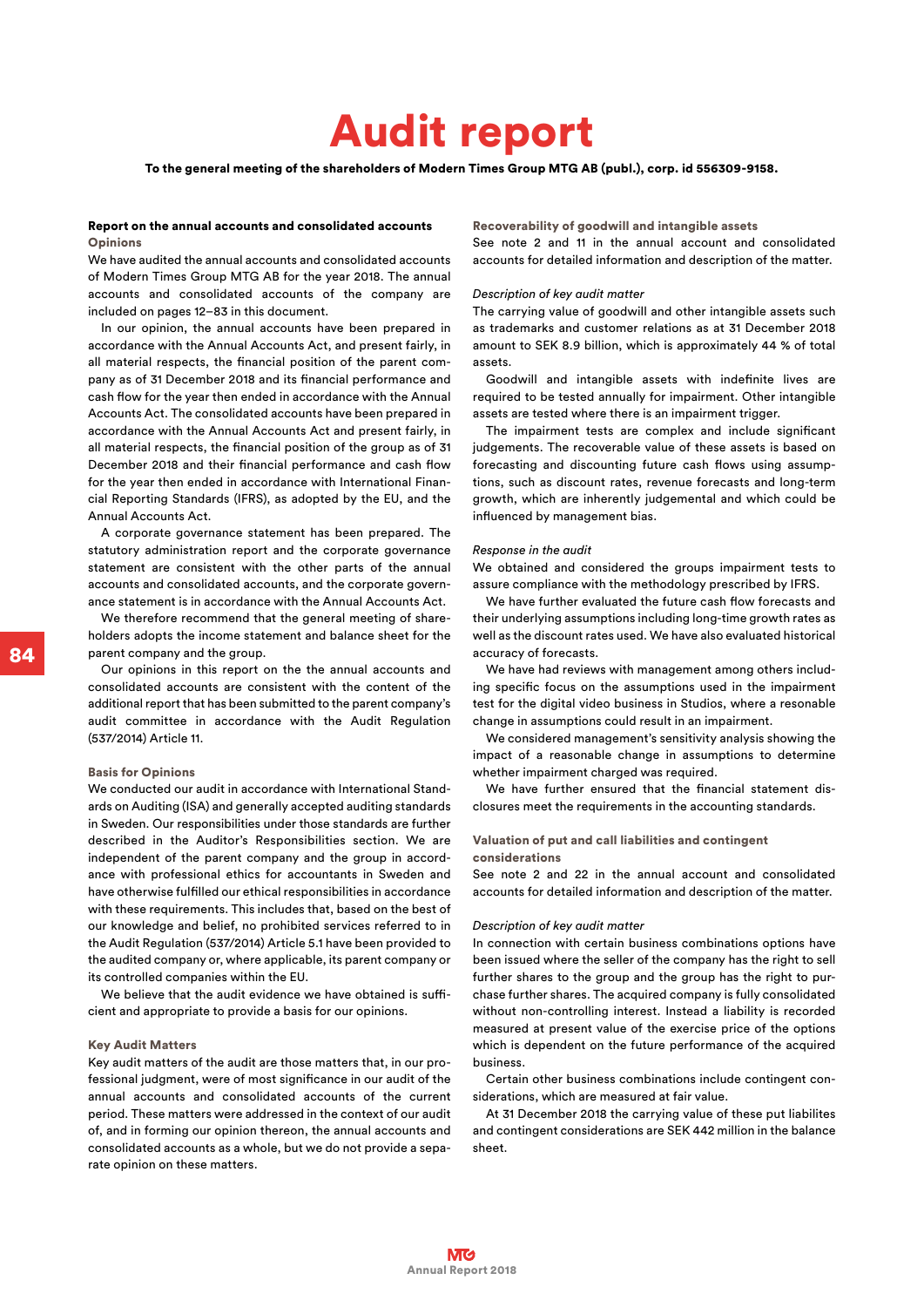The value is calculated based on the terms in agreements including estimates of future revenue growth and operating margin discounted to present value. The calculation of the value therefore include significant judgements which could be influenced by management bias.

#### *Response in the audit*

We obtained and considered the group's valuation of the put and call liabililties and contingent considerations and evaluated the forecasts for revenue growth and operating margin as well as the discount rates used.

Major changes in estimated fair value following divestments or exercise for aquisitions are recorded related to Trace, Turtle and Zoomin.TV.

We have further ensured that the financial statement disclosures fulfill met requirements in the accounting standards.

#### Program rights amortisation

See note 2 and 5 in the annual account and consolidated accounts for detailed information and description of the matter.

# *Description of key audit matter*

Payments for program rights are reported either as inventory or as prepaid expenses mainly depending on the start of the license period. Program rights inventory, where the license period has started, amount to SEK 2.4 billion as per 31 December 2018. Determining the timing and amount of program right expense recognized in the period requires judgement in selection the appropriate recognition profile and ensuring that this profile achieves the objective of recognizing inventory expense in line with the way that it is consumed by the group.

There is a risk that the recognition profile selected by management does not correctly recognize the expense in line with consumption.

#### *Response in the audit*

We examined the method for expensing program rights inventory, taking into account the differing genres of programs, any significant changes in viewing patterns during the year and other assessments made by the group. In addition sample testing on contract were performed to evaluate acqusition cost and amortisation periods.

We assessed whether the carrying value of the balances are considered recoverable by analyzing the assets on a portfolio basis and comparing the carrying value at 31 December 2018 against current year revenue and forecasts to determine if any indicators of impairment exist.

# Other Information than the annual accounts and consolidated accounts

This document also contains other information than the annual accounts and consolidated accounts and is found on pages 1–11 and 88–92. The Board of Directors and the Managing Director are responsible for this other information.

Our opinion on the annual accounts and consolidated accounts does not cover this other information and we do not express any form of assurance conclusion regarding this other information.

In connection with our audit of the annual accounts and consolidated accounts, our responsibility is to read the information identified above and consider whether the information is materially inconsistent with the annual accounts and consolidated accounts. In this procedure we also take into account our knowledge otherwise obtained in the audit and assess whether the information otherwise appears to be materially misstated.

If we, based on the work performed concerning this information, conclude that there is a material misstatement of this other information, we are required to report that fact. We have nothing to report in this regard.

# Responsibilities of the Board of Directors and the Managing Director

The Board of Directors and the Managing Director are responsible for the preparation of the annual accounts and consolidated accounts and that they give a fair presentation in accordance with the Annual Accounts Act and, concerning the consolidated accounts, in accordance with IFRS as adopted by the EU. The Board of Directors and the Managing Director are also responsible for such internal control as they determine is necessary to enable the preparation of annual accounts and consolidated accounts that are free from material misstatement, whether due to fraud or error.

In preparing the annual accounts and consolidated accounts The Board of Directors and the Managing Director are responsible for the assessment of the company's and the group's ability to continue as a going concern. They disclose, as applicable, matters related to going concern and using the going concern basis of accounting. The going concern basis of accounting is however not applied if the Board of Directors and the Managing Director intend to liquidate the company, to cease operations, or has no realistic alternative but to do so.

The Audit Committee shall, without prejudice to the Board of Director's responsibilities and tasks in general, among other things oversee the company's financial reporting process.

#### Auditor's responsibility

Our objectives are to obtain reasonable assurance about whether the annual accounts and consolidated accounts as a whole are free from material misstatement, whether due to fraud or error, and to issue an auditor's report that includes our opinions. Reasonable assurance is a high level of assurance, but is not a guarantee that an audit conducted in accordance with ISAs and generally accepted auditing standards in Sweden will always detect a material misstatement when it exists. Misstatements can arise from fraud or error and are considered material if, individually or in the aggregate, they could reasonably be expected to influence the economic decisions of users taken on the basis of these annual accounts and consolidated accounts.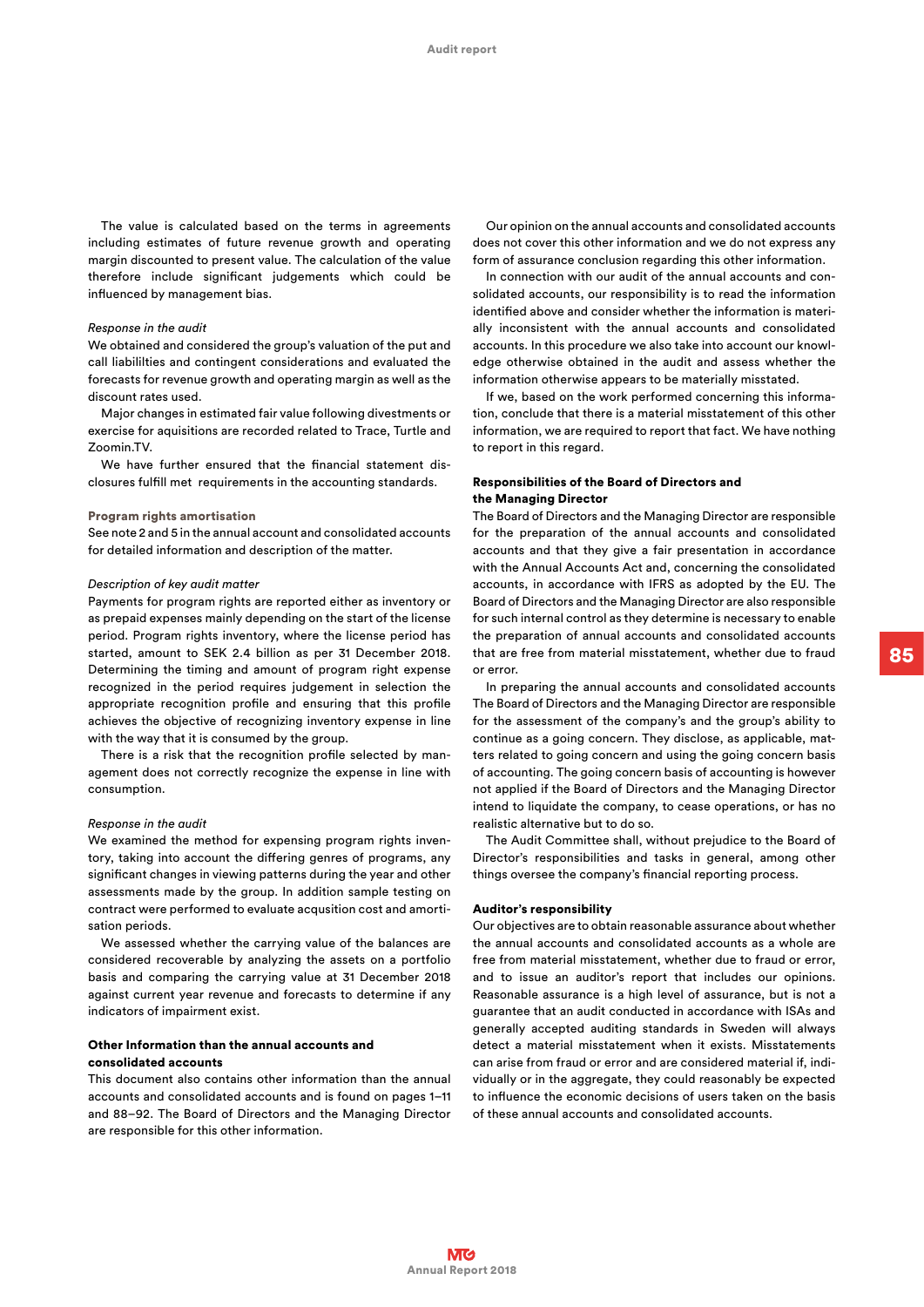As part of an audit in accordance with ISAs, we exercise professional judgment and maintain professional scepticism throughout the audit. We also:

- Identify and assess the risks of material misstatement of the annual accounts and consolidated accounts, whether due to fraud or error, design and perform audit procedures responsive to those risks, and obtain audit evidence that is sufficient and appropriate to provide a basis for our opinions. The risk of not detecting a material misstatement resulting from fraud is higher than for one resulting from error, as fraud may involve collusion, forgery, intentional omissions, misrepresentations, or the override of internal control.
- Obtain an understanding of the company's internal control relevant to our audit in order to design audit procedures that are appropriate in the circumstances, but not for the purpose of expressing an opinion on the effectiveness of the company's internal control.
- Evaluate the appropriateness of accounting policies used and the reasonableness of accounting estimates and related disclosures made by the Board of Directors and the Managing Director.
- Conclude on the appropriateness of the Board of Directors' and the Managing Director's, use of the going concern basis of accounting in preparing the annual accounts and consolidated accounts. We also draw a conclusion, based on the audit evidence obtained, as to whether any material uncertainty exists related to events or conditions that may cast significant doubt on the company's and the group's ability to continue as a going concern. If we conclude that a material uncertainty exists, we are required to draw attention in our auditor's report to the related disclosures in the annual accounts and consolidated accounts or, if such disclosures are inadequate, to modify our opinion about the annual accounts and consolidated accounts. Our conclusions are based on the audit evidence obtained up to the date of our auditor's report. However, future events or conditions may cause a company and a group to cease to continue as a going concern.
- Evaluate the overall presentation, structure and content of the annual accounts and consolidated accounts, including the disclosures, and whether the annual accounts and consolidated accounts represent the underlying transactions and events in a manner that achieves fair presentation.
- Obtain sufficient and appropriate audit evidence regarding the financial information of the entities or business activities within the group to express an opinion on the consolidated accounts. We are responsible for the direction, supervision and performance of the group audit. We remain solely responsible for our opinions.

We must inform the Board of Directors of, among other matters, the planned scope and timing of the audit. We must also inform of significant audit findings during our audit, including any significant deficiencies in internal control that we identified.

We must also provide the Board of Directors with a statement that we have complied with relevant ethical requirements regarding independence, and to communicate with them all relationships

and other matters that may reasonably be thought to bear on our independence, and where applicable, related safeguards.

From the matters communicated with the Board of Directors, we determine those matters that were of most significance in the audit of the annual accounts and consolidated accounts, including the most important assessed risks for material misstatement, and are therefore the key audit matters. We describe these matters in the auditor's report unless law or regulation precludes disclosure about the matter.

# Report on other legal and regulatory requirements **Opinions**

In addition to our audit of the annual accounts and consolidated accounts, we have also audited the administration of the Board of Directors and the Managing Director of Modern Times Group MTG AB for the year 2018 and the proposed appropriations of the company's profit or loss.

We recommend to the general meeting of shareholders that the profit be appropriated in accordance with the proposal in the statutory administration report and that the members of the Board of Directors and the Managing Director be discharged from liability for the financial year.

#### Basis for Opinions

We conducted the audit in accordance with generally accepted auditing standards in Sweden. Our responsibilities under those standards are further described in the Auditor's Responsibilities section. We are independent of the parent company and the group in accordance with professional ethics for accountants in Sweden and have otherwise fulfilled our ethical responsibilities in accordance with these requirements.

We believe that the audit evidence we have obtained is sufficient and appropriate to provide a basis for our opinions.

# Responsibilities of the Board of Directors and the Managing Director

The Board of Directors is responsible for the proposal for appropriations of the company's profit or loss. At the proposal of a dividend, this includes an assessment of whether the dividend is justifiable considering the requirements which the company's and the group's type of operations, size and risks place on the size of the parent company's and the group's equity, consolidation requirements, liquidity and position in general.

The Board of Directors is responsible for the company's organization and the administration of the company's affairs. This includes among other things continuous assessment of the company's and the group's financial situation and ensuring that the company's organization is designed so that the accounting, management of assets and the company's financial affairs otherwise are controlled in a reassuring manner.

The Managing Director shall manage the ongoing administration according to the Board of Directors' guidelines and instructions and among other matters take measures that are necessary to fulfill the company's accounting in accordance with law and handle the management of assets in a reassuring manner.